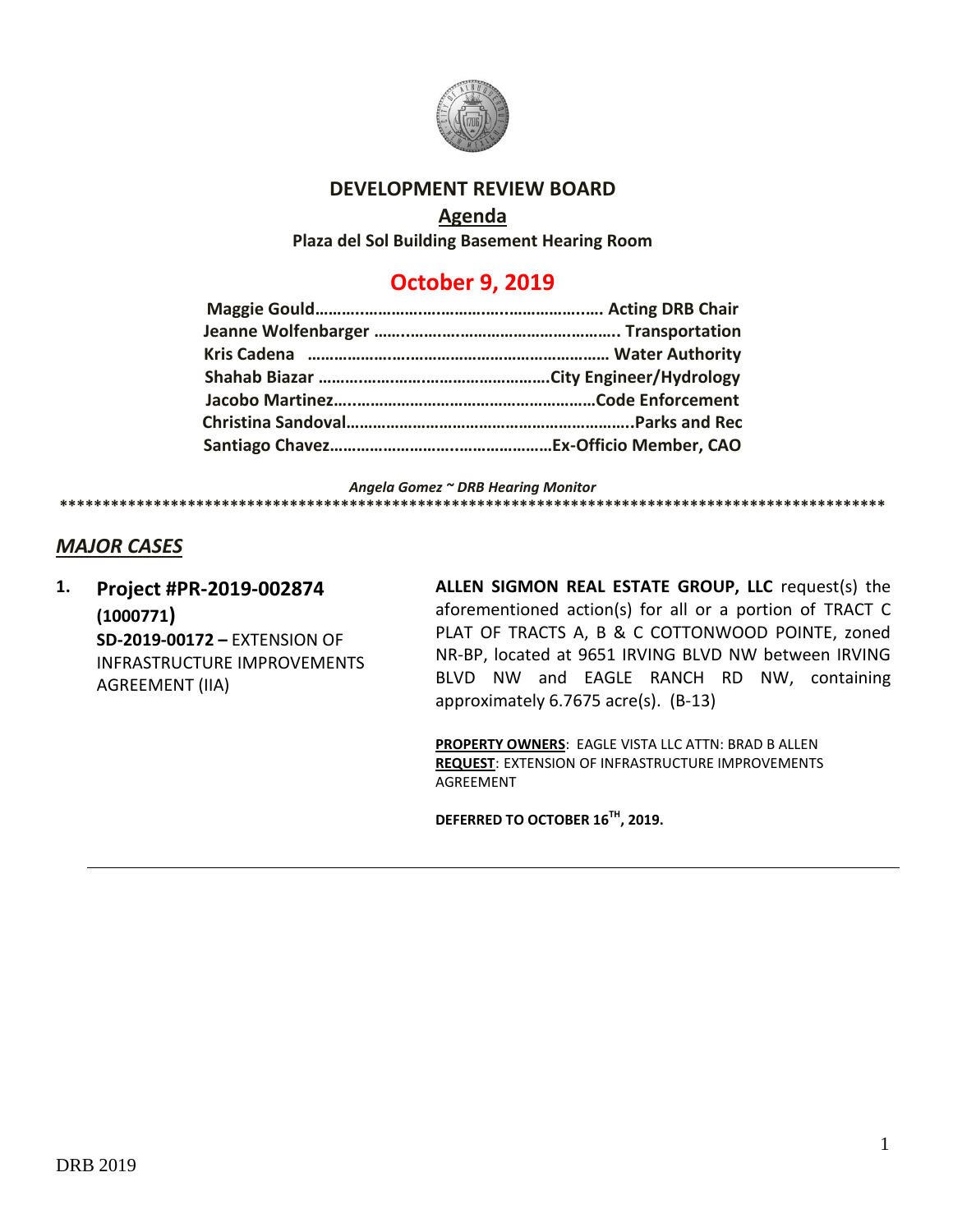| 2. | Project #PR-2019-002042<br>SD-2019-000178 - FINAL PLAT<br>LB.                                                                                                                                                                                                 | MARK GOODWIN & ASSOCIATES, PA agent(s) for SOLARE<br><b>COLLEGIATE FOUNDATION</b> request(s) the aforementioned<br>action(s) for all or a portion of TRACT 12-B-1 BULK LAND<br>PLAT FOR EL RANCHO GRANDE 1, zoned MX-M, located at<br>8801 GIBSON BLVD SW between 98 <sup>th</sup> ST SW and BARBADOS<br>AVE SW, containing approximately 10.9983 acre(s). (M-9)<br>PROPERTY OWNERS: SOUTHBAY INVESTMENTS LLC<br>REQUEST: SUBDIVIDE 1 LOT INTO 2<br>IN THE MATTER OF THE AFOREMENTIONED APPLICATION,                                            |
|----|---------------------------------------------------------------------------------------------------------------------------------------------------------------------------------------------------------------------------------------------------------------|-------------------------------------------------------------------------------------------------------------------------------------------------------------------------------------------------------------------------------------------------------------------------------------------------------------------------------------------------------------------------------------------------------------------------------------------------------------------------------------------------------------------------------------------------|
|    |                                                                                                                                                                                                                                                               | BEING IN COMPLIANCE WITH ALL APPLICABLE REQUIREMENTS<br>OF THE DPM AND THE IDO AND WITH THE SIGNING OF THE<br>INFRASTRUCTURE LIST DATED 10/9/19, THE DRB HAS<br>APPROVED THE FINAL PLAT. FINAL SIGN-OFF IS DELEGATED TO:<br>PLANNING FOR AMAFCA SIGNATURE AND THE RECORDED<br>INRASTRUCTURE IMPROVEMENTS AGREEMENT (IIA).                                                                                                                                                                                                                       |
| 3. | Project #PR-2019-002277<br>(1002962)<br>SI-2019-00246 - SITE PLAN<br>L.                                                                                                                                                                                       | <b>RESPEC INC</b> agent(s) for <b>RAINBOW PASEO, LLC</b> request(s)<br>the aforementioned action(s) for all or a portion of TRACT A<br>PLAT OF TRACTS A, B AND C CANTATA AT THE TRAILS UNIT<br>2 (BEING A REPLAT OF TRACT OS-4 THE TRAILS UNIT 2 &<br>TRACT A TAOS AT THE TRAILS UNIT 2), zoned R-ML, located<br>on OAKRIDGE ST NW west of UNIVERSE BLVD NW,<br>containing approximately 3.26 acre(s). (C-9) [Deferred from<br>$8/15/19$ ]                                                                                                      |
|    |                                                                                                                                                                                                                                                               | <b>PROPERTY OWNERS: RV LOOP LLC</b><br>REQUEST: 52 UNIT MULTI-FAMILY DEVELOPMENT<br>DEFERRED TO DECEMBER 4, 2019.                                                                                                                                                                                                                                                                                                                                                                                                                               |
| 4. | <b>Project #1011598</b><br>18DRB-70137 - VACATION OF PUBLIC<br>RIGHT-OF-WAY<br>18DRB-70138 - SIDEWALK VARIANCE<br>18DRB-70139 - SUBDIVISION DESIGN<br><b>VARIANCE FROM MINIMUM DPM</b><br><b>STANDARDS</b><br>18DRB-70140 - PRELIMINARY/<br><b>FINAL PLAT</b> | <b>BOB KEERAN, request(s) the aforementioned action(s) for</b><br>all or a portion of $lot(s)$ 17 & 18, Block(s) 4, Tract(s) 3,<br>NORTH ALBQ ACRES Unit 3, zoned PD (RD/5DUA), located<br>on VENTURA ST NE between SIGNAL AVE NE and ALAMEDA<br>$(C-20)$<br>BLVD NE, containing approximately 2 acre(s).<br>[Deferred from 5/16/18, 6/13/18, 7/18/18/, 8/8/18, 9/12/18, 10/24/18, 12/5/18,<br>12/19/18, 1/9/19, 1/23/19, 2/13/19, 2/27/19, 3/20/19, 4/17/19, 4/24/19, 6/5/19,<br>7/10/19, 8/7/19, 9/18/19].<br>DEFERRED TO OCTOBER 30TH, 2019. |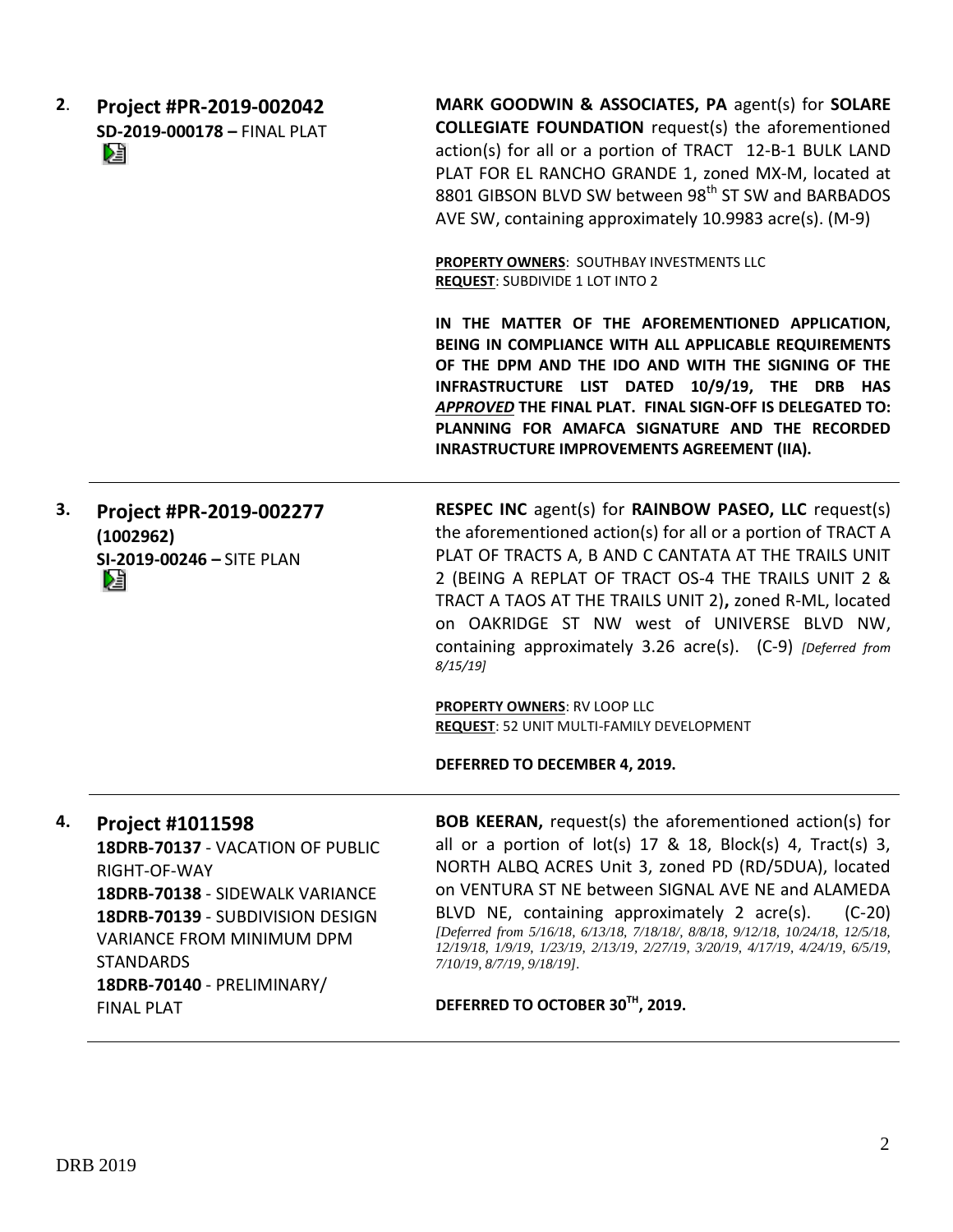# **5. Project #PR-2019-002661**

**(1000575) SD-2019-00134** – VACATION OF PUBLIC EASEMENT **SD-2019-00135** – VACATION OF PUBLIC EASEMENT **SD-2019-00136** – VACATION OF PUBLIC EASEMENT **SD-2019-00137** – VACATION OF PUBLIC EASEMENT **SD-2019-00138** – VACATION OF PRIVATE EASEMENT **SD-2019-00139** – PRELIMINARY/FINAL PLAT **SD-2019-00140 –** PRELIMINARY/FINAL PLAT Dè

**BOHANNAN HUSTON INC.** agent(s) for **PRESBYTERIAN HEALTHCARE SERVICES** request(s) the aforementioned action(s) for all or a portion of LOTS 1-A THRU 4-A AND 5-9 PRESBYTERIAN HOSPITAL-MAIN CAMPUS PHASE ONE**,**  zoned MX-H, located at 1100 CENTRAL AV SE east of I-25 and north of LEAD AVE SE, containing approximately 11.9575 acre(s). (K-15)*[Deferred from 7/31/19, 8/21/19, 8/28/19, 9/11/19, 9/25/19]*

**PROPERTY OWNERS**: PRESBYTERIAN HEALTHCARE SERVICES **REQUEST**: VACATIONS OF VARIOUS EASEMENTS AND REPLAT

**IN THE MATTER OF THE AFOREMENTIONED APPLICATION, BEING IN COMPLIANCE WITH ALL APPLICABLE REQUIREMENTS OF THE DPM AND THE IDO, THE DRB HAS** *APPROVED* **THE VACATIONS AS SHOWN ON EXHIBIT B IN THE PLANNING FILE PER SECTION 14-16-6(K) OF THE IDO.**

**IN THE MATTER OF THE AFOREMENTIONED APPLICATION, BEING IN COMPLIANCE WITH ALL APPLICABLE REQUIREMENTS OF THE DPM AND THE IDO, THE DRB HAS** *APPROVED* **THE PRELIMINARY/FINAL PLATS. FINAL SIGN OFF IS DELEGATED TO: PLANNING FOR AGIS DXF AND UTILITY COMPANIES SIGNATURES.**

## *MINOR CASES*

**6. Project #PR-2019-002661 SI-2019-00345** – EPC SITE PLAN FINAL SIGN-OFF Dă

**DEKKER/PERICH/SABATINI** agent(s) for **PRESBYTERIAN HEALTHCARE SERVICES** request(s) the aforementioned action(s) for all or a portion of Tracts 1-A, 2-A, 3-A, 4-A and 9-A, Plat of Tract 1-A, 2-A, 3-A, 4-A and 9-A Presbyterian Hospital-Main Campus; Tracts 5, 6, and 7 Plat of Tracts 1 thru 9 Presbyterian Hospital- Main Campus Phase One; Tract 8-A Correction Plat of Tract 8-A Presbyterian Hospital-Main Campus Phase One, zoned MX-H, located south of Central Ave. SE, north of Lead Ave. SE, east of Oak St. SE, and west of Sycamore St. SE (1100 Central Ave. SE), containing approximately 28 acres. (K-15).

**PROPERTY OWNERS**: PRESBYTERIAN HEALTHCARE SERVICES

**REQUEST**: SITE PLAN FOR 454.000 SF FOR HOSPITAL SUPPORT AND PATIENT ROOMS, 8,000 SF MECHANICAL AREA AND 405,276 SF FOR PARKING GARAGE. SITE PLAN APPROVED BY EPC 9-12-2019 (SI-2019- 00250)

#### **DEFERRED TO NOVEMBER 6TH, 2019.**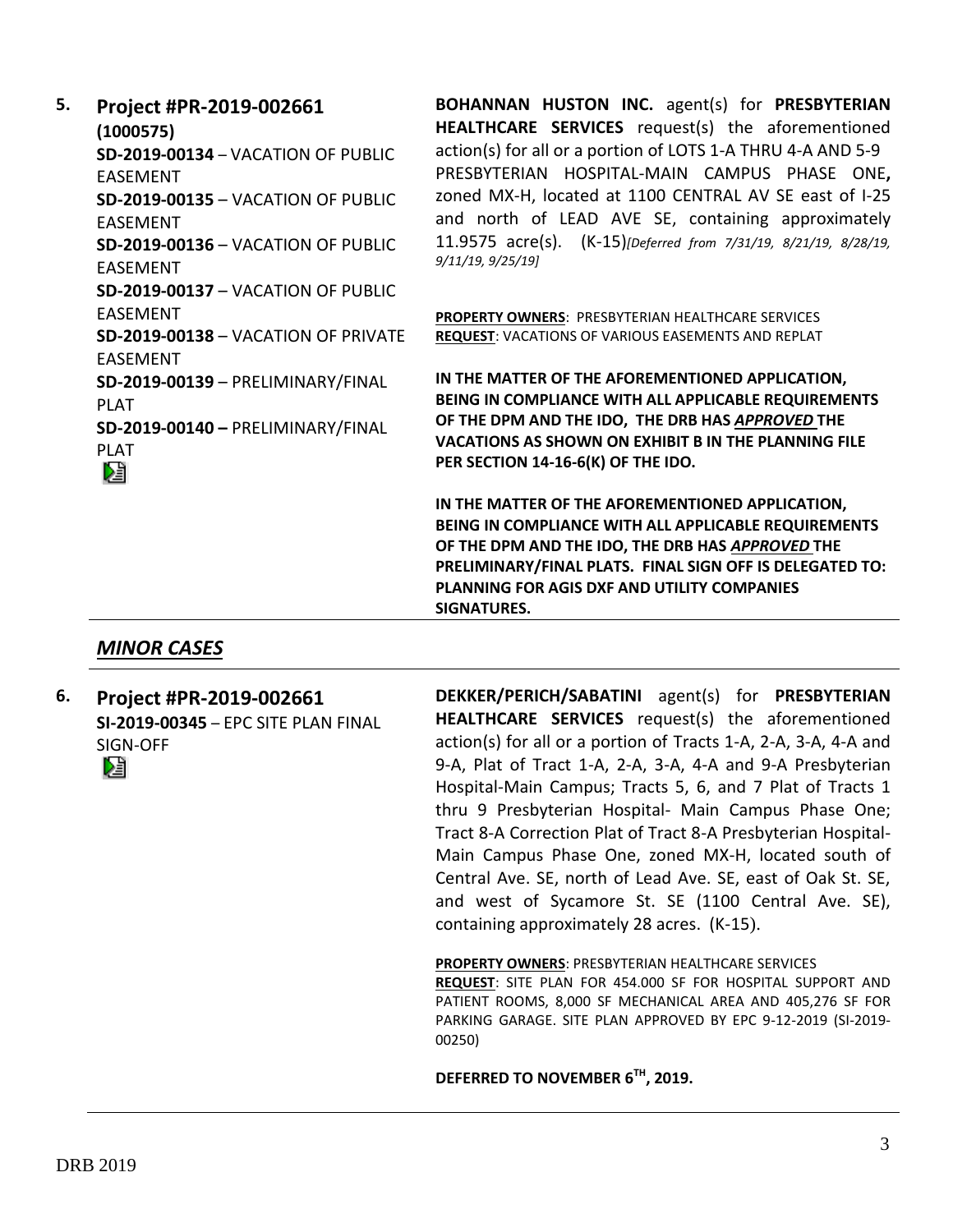| Project #PR-2018-001670<br>SD-2019-00183 - PRELIMINARY/FINAL<br><b>PLAT</b><br>V. | CSI - CARTESIAN SURVEY'S INC. agent(s) for U-HAUL<br>INTERNATIONAL/AMERCO REAL ESTATE request(s) the<br>aforementioned action(s) for all or a portion of TRACT C OF<br>ALEXANDER CENTER, zoned MX-M, located at 4TH STREET<br>NW and CUTLER AVE NW, containing approximately 2.53<br>$\arccos(5)$ . $(H-14)$<br><b>PROPERTY OWNERS: AMERCO REAL ESTATE COMPANY</b><br>REQUEST: FINAL PLAT WITH EASEMENT VACATIONS<br>IN THE MATTER OF THE AFOREMENTIONED APPLICATION, BEING IN<br>COMPLIANCE WITH ALL APPLICABLE REQUIREMENTS OF THE DPM<br>AND THE IDO, THE DRB HAS APPROVEDTHE PRELIMINARY/FINAL<br>PLATS. FINAL SIGN OFF IS DELEGATED TO: PLANNING FOR AGIS DXF,<br>AMAFCA SIGNATURE AND UTILITY COMPANIES SIGNATURES. |
|-----------------------------------------------------------------------------------|---------------------------------------------------------------------------------------------------------------------------------------------------------------------------------------------------------------------------------------------------------------------------------------------------------------------------------------------------------------------------------------------------------------------------------------------------------------------------------------------------------------------------------------------------------------------------------------------------------------------------------------------------------------------------------------------------------------------------|
| Project #PR-2019-002719<br>SD-2019-00182 - PRELIMINARY/FINAL<br><b>PLAT</b><br>N. | ARCH + PLAN LAND USE CONSULTANTS agent(s) for ELVIA<br><b>OLIVAS</b> request(s) the aforementioned action(s) for all or a<br>portion of LOTS 75 & 78 MIDDLE RIO GRANDE<br>CONSERVANCY DISTRICT MAP NO. 40, zoned R-1A, located<br>at 816 JOHN ST SE north of PACIFIC AVE SE and west of<br>BROADWAY BLVD SE, containing approximately 0.2045<br>$\arccos(5)$ . (K-14)                                                                                                                                                                                                                                                                                                                                                     |
|                                                                                   | <b>PROPERTY OWNERS: OLIVAS ELVIA D</b><br><b>REQUEST: LOT CONSOLIDATION FROM 2 LOTS INTO 1 LOT</b><br>IN THE MATTER OF THE AFOREMENTIONED APPLICATION,<br>BEING IN COMPLIANCE WITH ALL APPLICABLE REQUIREMENTS<br>OF THE DPM AND THE IDO, THE DRB HAS APPROVEDTHE<br>PRELIMINARY/FINAL PLATS. FINAL SIGN OFF IS DELEGATED TO:<br>PLANNING FOR AGIS DXF.                                                                                                                                                                                                                                                                                                                                                                   |
| Project #PR-2018-001838<br>SD-2019-00181 - PRELIMINARY/FINAL<br><b>PLAT</b><br>熖  | ALDRICH LAND SURVEYING agent(s) for 1400 GBSE, LLC<br>request(s) the aforementioned action(s) for all or a portion<br>of TRACT B-2 GIBSON AND MILES AREA, zoned MX-L,<br>located on GIBSON BLVD SE between I-25 and UNIVERSITY<br>BLVD SE, containing approximately 0.8764 acre(s). (L-15)                                                                                                                                                                                                                                                                                                                                                                                                                                |
|                                                                                   | PROPERTY OWNERS: 1400 GBSE LLC<br><b>REQUEST: SUBDIVIDE 1 TRACT INTO 2</b><br>IN THE MATTER OF THE AFOREMENTIONED APPLICATION, BEING IN<br>COMPLIANCE WITH ALL APPLICABLE REQUIREMENTS OF THE DPM<br>AND THE IDO, THE DRB HAS APPROVED THE PRELIMINARY/FINAL<br>PLATS. FINAL SIGN OFF IS DELEGATED TO: PLANNING FOR AGIS DXF.                                                                                                                                                                                                                                                                                                                                                                                             |
|                                                                                   |                                                                                                                                                                                                                                                                                                                                                                                                                                                                                                                                                                                                                                                                                                                           |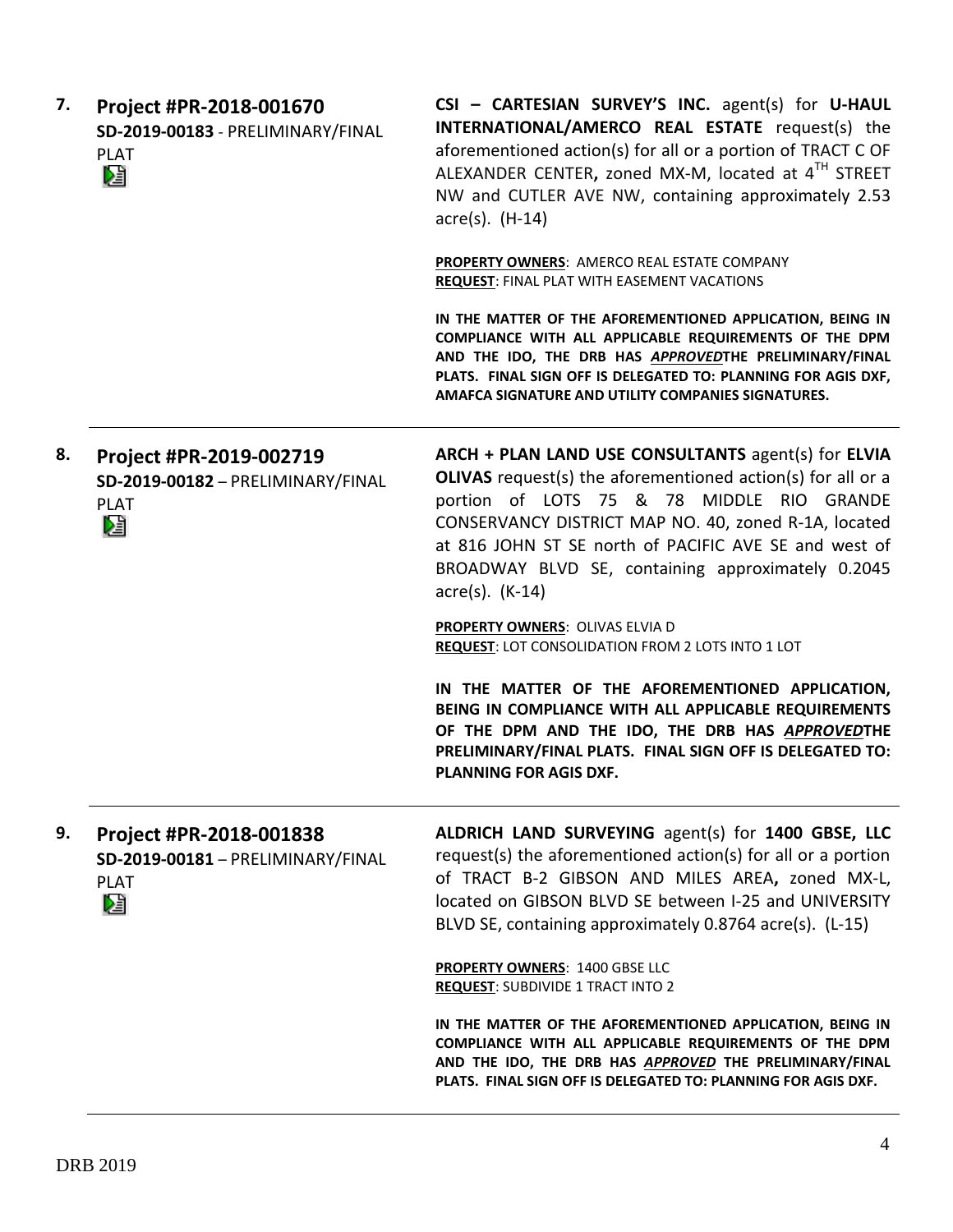|  | 10. Project #PR-2018-001695     | н |
|--|---------------------------------|---|
|  | (1003445)                       | N |
|  | SD-2019-00167 - AMENDMENT TO    | a |
|  | <b>INFRASTRUCTURE LIST (IL)</b> |   |
|  |                                 | А |

**HUITT-ZOLLARS** agent(s) for **NOVUS PROPERTIES LLC – MICHAEL MONTOYA** request(s) the aforementioned ction(s) for all or a portion of TRACTS A2B of PLAT OF RACTS A2A & A2B FOUNTAIN HILLS PLAZA SUBDIVISON AND TRACTS B, C, E & F PLAT OF FOUNTAIN HILLS PLAZA SUBDIVISION**,** zoned NR-C, located on NUNZIO AV NW, north of PASEO DEL NORTE NW and west of EAGLE RANCH RD NW, containing approximately 4.6606 acre(s). (C-12) *[Deferred from 9/18/19, 9/25/19, 10/2/19]*

**PROPERTY OWNERS**: NOVUS PROPERTIES

**REQUEST**: REMOVAL OF INTERNAL SIDEWALKS FROM INFRASTRUCTURE LIST

**DEFERRED TO OCTOBER 16TH, 2019.**

**11. Project #PR-2019-002608 (1009036, 1008042) SD-2019-00170** – PRELIMINARY/FINAL PLAT

**ARCH + PLAN LAND USE CONSULTANTS** agent(s) for **TANAGER COMPANY** request(s) the aforementioned action(s) for all or a portion of LOTS 6-12 INCLUSIVE IN BLOCK 17 OF THE PARIS ADDITION**,** zoned NR-GM, located at NEC of  $1<sup>ST</sup>$  ST NW and KINLEY AVE NW, containing approximately 1.0 acre(s). (J-14) *[Deferred from 9/18/19]*

**PROPERTY OWNERS**: SUNWEST BANK TRUST FOR CE LS & LS BLAUGUND C/O TANGER CO & TANGER COMPANY **REQUEST**: LOT CONSOLIDATION FROM 7 LOTS TO 2 LOTS

**IN THE MATTER OF THE AFOREMENTIONED APPLICATION, BEING IN COMPLIANCE WITH ALL APPLICABLE REQUIREMENTS OF THE DPM AND THE IDO, THE DRB HAS** *APPROVED***THE PRELIMINARY/FINAL PLATS. FINAL SIGN OFF IS DELEGATED TO: PLANNING FOR AGIS DXF AND UTILITY COMPANIES SIGNATURES.** 

*SKETCH PLAT*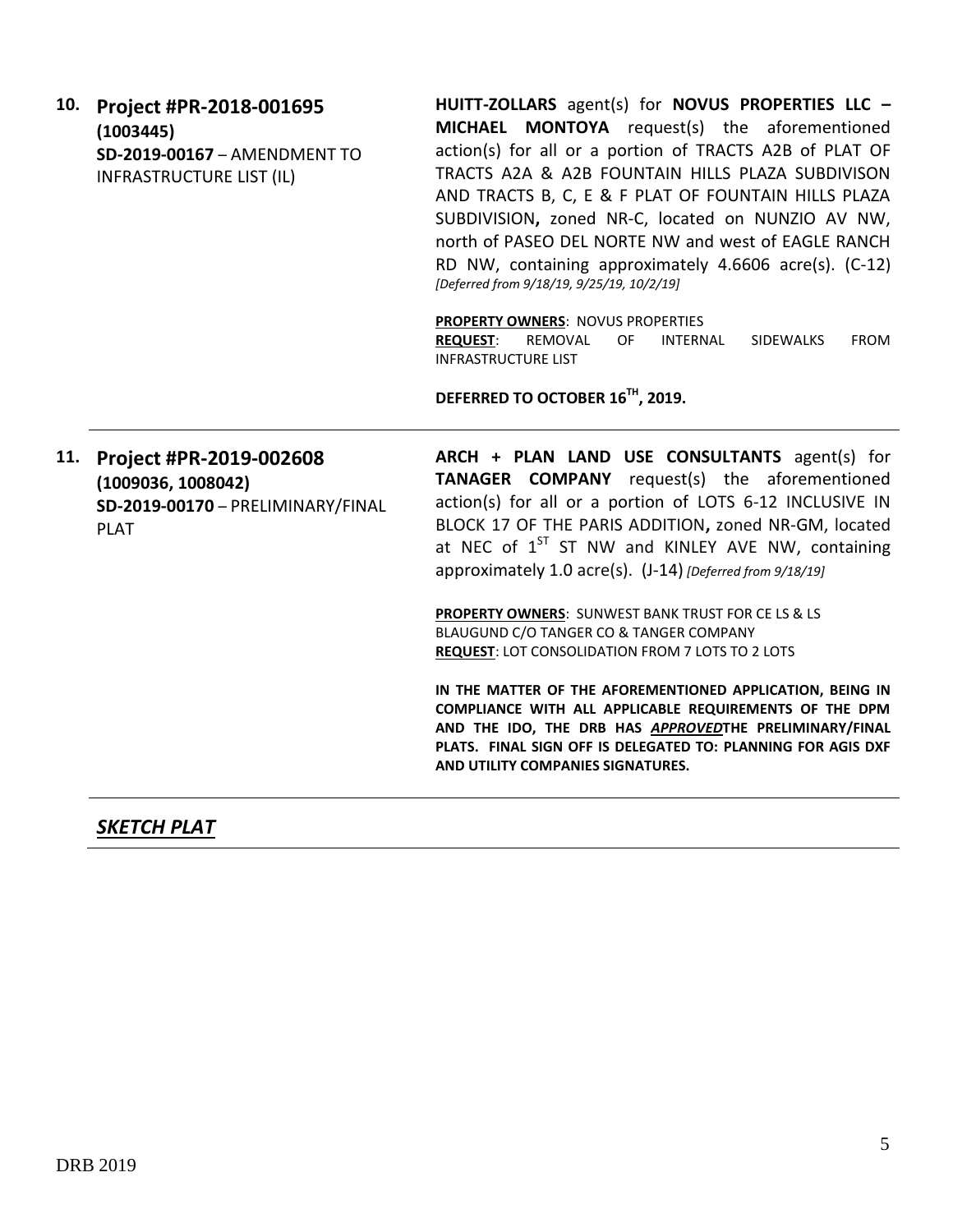| 12. | Project #PR-2019-002558<br>PS-2019-00088 - SKETCH PLAT<br>L.             | ARCH + PLAN LAND USE CONSULTANTS agent(s) for<br><b>AND</b><br><b>NANCY</b><br><b>PRICE</b><br>request(s)<br><b>VINCENT</b><br>the<br>aforementioned action(s) for all or a portion of TRACTS 91-<br>A, 91-B & 91-C MRGCD MAP 34, zoned R-A, located at 2026<br>CANDELARIA RD NW, east of the GREIGOS DRAIN and west<br>of INDIAN FARM LN NW, containing approximately 1.4<br>$\arccos 0$ . (G-13)                                                                                                                             |
|-----|--------------------------------------------------------------------------|--------------------------------------------------------------------------------------------------------------------------------------------------------------------------------------------------------------------------------------------------------------------------------------------------------------------------------------------------------------------------------------------------------------------------------------------------------------------------------------------------------------------------------|
|     |                                                                          | PROPERTY OWNERS: PRICE VINCENT B & NANCY R<br>REQUEST: LOT CONSOLIDATION FOR 3 LOTS INTO 2 LOTS<br>THE SKETCH PLAT WAS REVIEWED AND COMMENTS WERE PROVIDED.                                                                                                                                                                                                                                                                                                                                                                    |
| 13. | Project #PR-2019-002928<br>(1002379)<br>PS-2019-00087 - SKETCH PLAT<br>N | <b>COMMUNITY SCIENCES CORPORATION agent(s) for JOHN</b><br>R. DEBAGGIGE request(s) the aforementioned action(s) for<br>all or a portion of LOTS 43 THRU 47, BLCOK 4, PARADISE<br>HEIGHTS UNIT 4, zoned R-1A, located on BROOKLINE DR<br>NW between ARDMORE AVE NW and ENDEAVOR RD NW,<br>containing approximately 1.1320 acre(s). (A-10)<br>PROPERTY OWNERS: DEBASSIGE JOHN R & MENDOZA TEODORO &<br><b>MERILTA L</b><br><b>REQUEST: REPLAT 5 LOTS INTO 10 LOTS</b><br>THE SKETCH PLAT WAS REVIEWED AND COMMENTS WERE PROVIDED |
| 14. | Project #PR-2019-002939<br>PS-2019-00090 - SKETCH PLAT<br>N              | ARCH + PLAN LAND USE CONSULTANTS agent(s) for DAVID<br>AND REBECCA GONZALES request(s) the aforementioned<br>action(s) for all or a portion of LOT 10 OF LOS HERMANOS<br>ADDITION, zoned R-1C, located 4620 & 4622 CARLTON ST<br>NW south of GREIGOS RD NW and east of 2 <sup>nd</sup> ST NW,<br>containing approximately 0.7379 acre(s). (G-15)<br><b>PROPERTY OWNERS: GONZALES DAVID X &amp; REBECCA M</b><br><b>REQUEST: SUBDIVIDE 2 LOTS INTO 4 LOTS</b><br>THE SKETCH PLAT WAS REVIEWED AND COMMENTS WERE PROVIDED        |